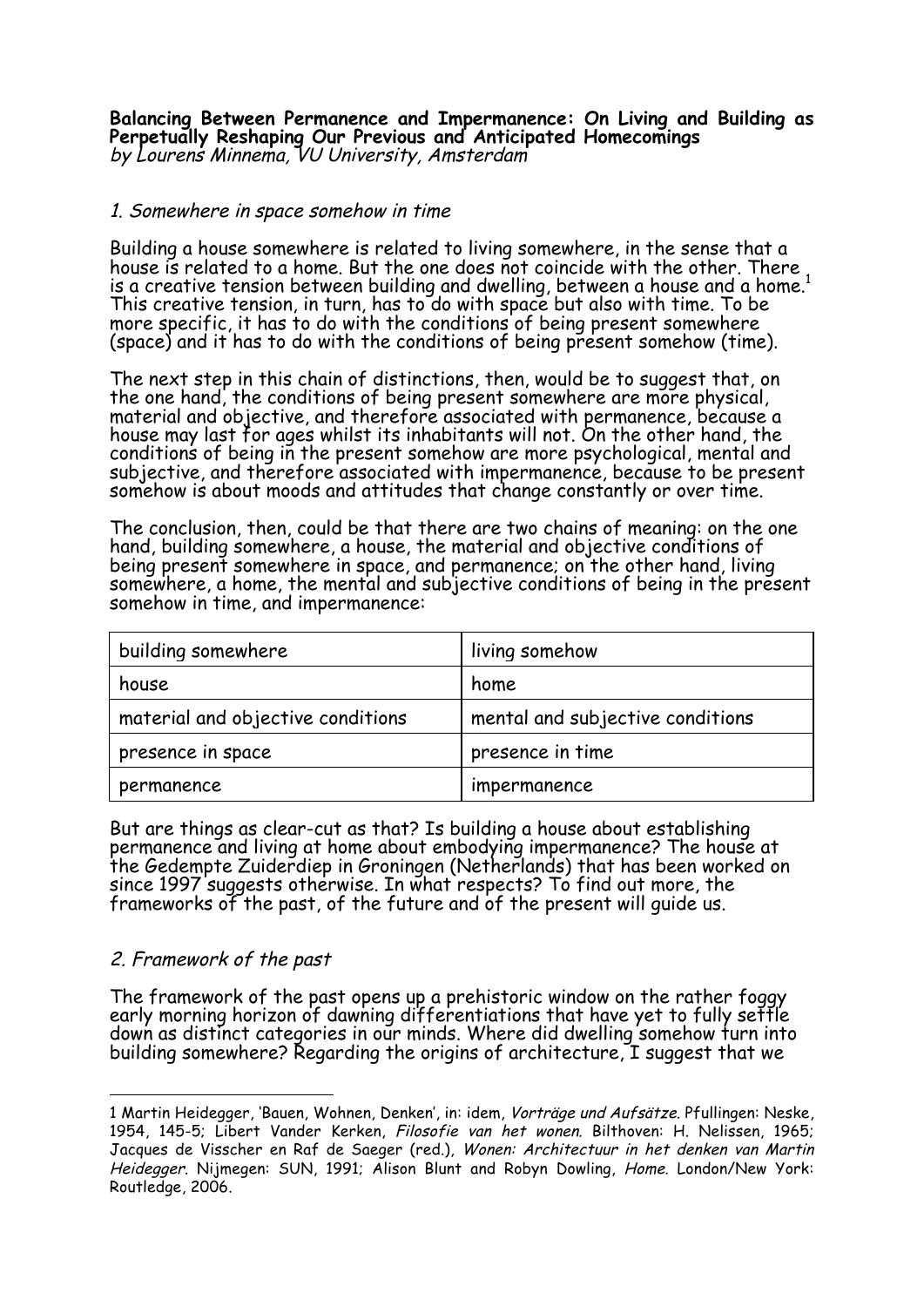distinguish between two initial forms of construction: enclosure and erection, related to house and monument, to protecting and marking respectively.

If one goes by the movements of earlier populations, living somehow would have meant being present anywhere instead of somewhere specific, provided shelter can protect humans from the intrusions of nature. The primary form of constructing a home is likely to have been a protective enclosure of some sort, either around a fire place or in a cave or a tent, either constructed as a circular or as a rectangular structure. The enclosure implies a spatial orientation that combines the tension between centre and periphery with the tension between inner and outer, inclusion and exclusion, familiarity and strangeness, safety and danger, embeddedness and exposure.

The origins of architecture are definitely linked up with such constructions of an enclosure but this seems only half of the story. The origins of architecture must have included another primary form of construction: the erection of a pillar, tree or stone, in order to mark a special place in space and a special occasion in time.3 Again, this is about movements through space and time, but the movements here are ritual in nature: ritual creates the social setting for a spatial orientation that combines the tension between centre and periphery with the tension between special and common, precious and useful, sacred and profane.

| enclosure    |             | erection |           |
|--------------|-------------|----------|-----------|
| protecting   |             | marking  |           |
| house        |             | monument |           |
| centre       | periphery   | centre   | periphery |
| interior     | exterior    | close    | far       |
| inclusion    | exclusion   | precious | useful    |
| familiarity  | strangeness | special  | common    |
| safety       | danger      | ritual   | practical |
| embeddedness | exposure    | sacred   | profane   |

The erection of plastic volumes is monumental in nature and aspires to permanence but it is not necessarily itself permanent in nature. The earliest temples in Hinduism (Vedic religion) were temporary structures to be burnt at the end of the ritual sequence.<sup>4</sup> Japanese trees were brought down from the mountainous forest, dedicated and erected as sacred pillars within the context of a ritual performance, and later on their wooden temple structures were renewed, literally taken apart and rebuilt, in order to revitalize them, all thanks to the transformative but temporary power of a ritual performance to eternalize things, in this case not because of some inherent permanence in the

 $\overline{a}$ 2 Cf. Bart Verschaffel, Van Hermes en Hestia: Teksten over architectuur. Gent: A&S/books, 2006, 83: "De twee basistypes van plaats zijn het monument en het huis."

<sup>3</sup> G. J. Wightman, Sacred Spaces. Religious Architecture in the Ancient World. Leuven/Paris: Peeters, 2007, 903, on pillars.

<sup>4</sup> Klaus K. Klostermaier, A Survey of Hinduism. Albany: State University of New York Press, 1989, 38.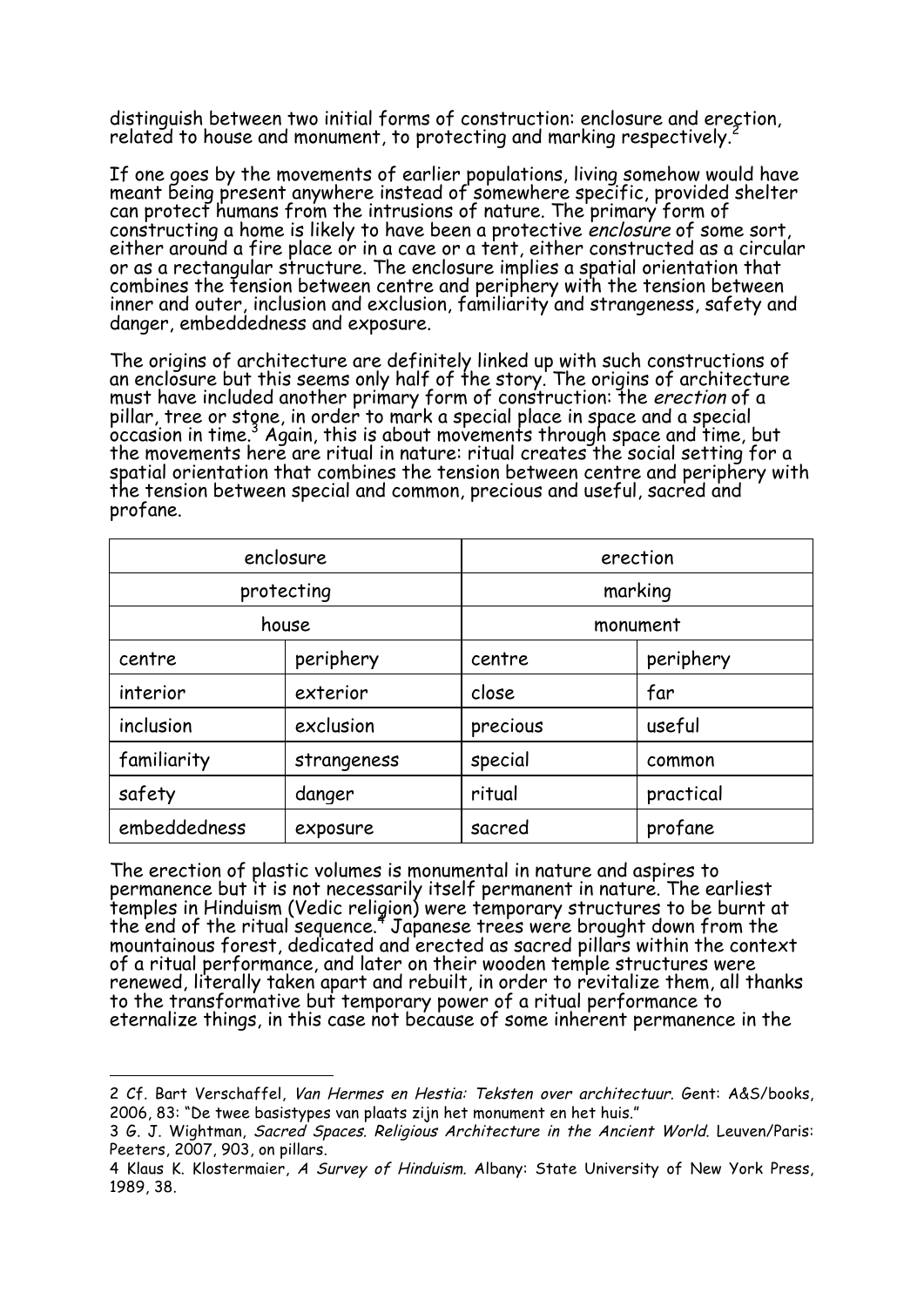plastic volumes themselves.<sup>5</sup> Nonetheless, whether by ritual means or by selecting lasting material such as monolithic stones, monumental architecture aspires to memorable permanence, to a permanence that mortal humans do not own themselves but in which they participate, to pre-established places within a socio-cosmic order into which their lives are destined to fit. Even if there is a clear awareness that there is a clash between culture and nature, the focus is on embeddedness into the natural order, on being at home in the wider world. In primal myths and rituals, cultural constructions have often been presented as violent infringements on nature or as a trickster's theft by a cultural hero of the gifts of nature and the gods to humankind.<sup>6</sup> Yet, such a cultural breach or initial disturbance always seems unavoidable. Moreover, the transformation of parts of nature into culture is meant to regain its embeddedness in nature. Nature sets the permanent conditions for its cultural reshaping on a temporary basis, if one is to go by ancient rituals and myths. Both living at home somehow in an enclosure and erecting a monument somewhere are meant to be integrated into pre-given positions of permanence and into ideal patterns of renovation of the stabilizing past. The inhabitants of their homely houses are expected to adapt the habits of the ancestral habitat, in much the same way as the traveller in a Noh theatre play who visits a location that turns out to be the home of its local spirit and to become a shrine to the visitor.<sup>7</sup> In both cases, that of the enclosure of a house and that of the erection of a monument, the inner world of subjective conditions is meant to be determined by the outer world of objective conditions. Permanence and the past are perceived to set the boundaries.

# 3. Framework of the future

 $\overline{a}$ 

The framework of the future opens up a postmodern window on the rapidly changing horizon of shifting perspectives. The movements and changing shapes of the passing clouds are perceived as part and parcel of the very fabric and reconfigurations of the building and its 'windowhood'. The design of the house is expected to integrate its futures without anticipating the blueprint of one specific future. Surely, Modernity had one particular future in mind, a project of progress, a road of renewal towards destiny constructed by destroying and removing the past. Postmodernity, however, has many futures in mind, and none in particular. Postmodern openness is imagined as the anticipation of endless possibilities to occur.

| prehistory                  | postmodernity                   |
|-----------------------------|---------------------------------|
| eternal permanence          | perpetual impermanence          |
| one centre                  | many peripheries                |
| clear and stable boundaries | blurred and shifting boundaries |
| located identities          | virtual networks                |
| solid volumes               | total transparency              |

<sup>5</sup> Mitsuo Inoue, Space in Japanese Architecture. Translated by Hiroshi Watanabe. New York/Tokyo: Weatherhill, 1985, 7-12; Fred Thompson, 'Japanese Mountain Deities', in: The Architectural Review 202 (October 1997), 78-83.

<sup>6</sup> Barbara C. Sproul, Primal Myths: Creating the World. San Francisco/New York: Harper & Row, 1979; Robert S. Ellwood, 'A Japanese Mythic Trickster Figure: Susa-no-o', in: William J. Hynes and William G. Doty (eds.), Mythical Trickster Figures: Contours, Contexts, and Criticisms. Tuscaloosa, Alabama: The University of Alabama Press, 1993, 141-158.

<sup>7</sup> Arthur Waley, The N*Ç* Plays of Japan. Rutland/Tokyo: Charles E. Tuttle Company, 1976.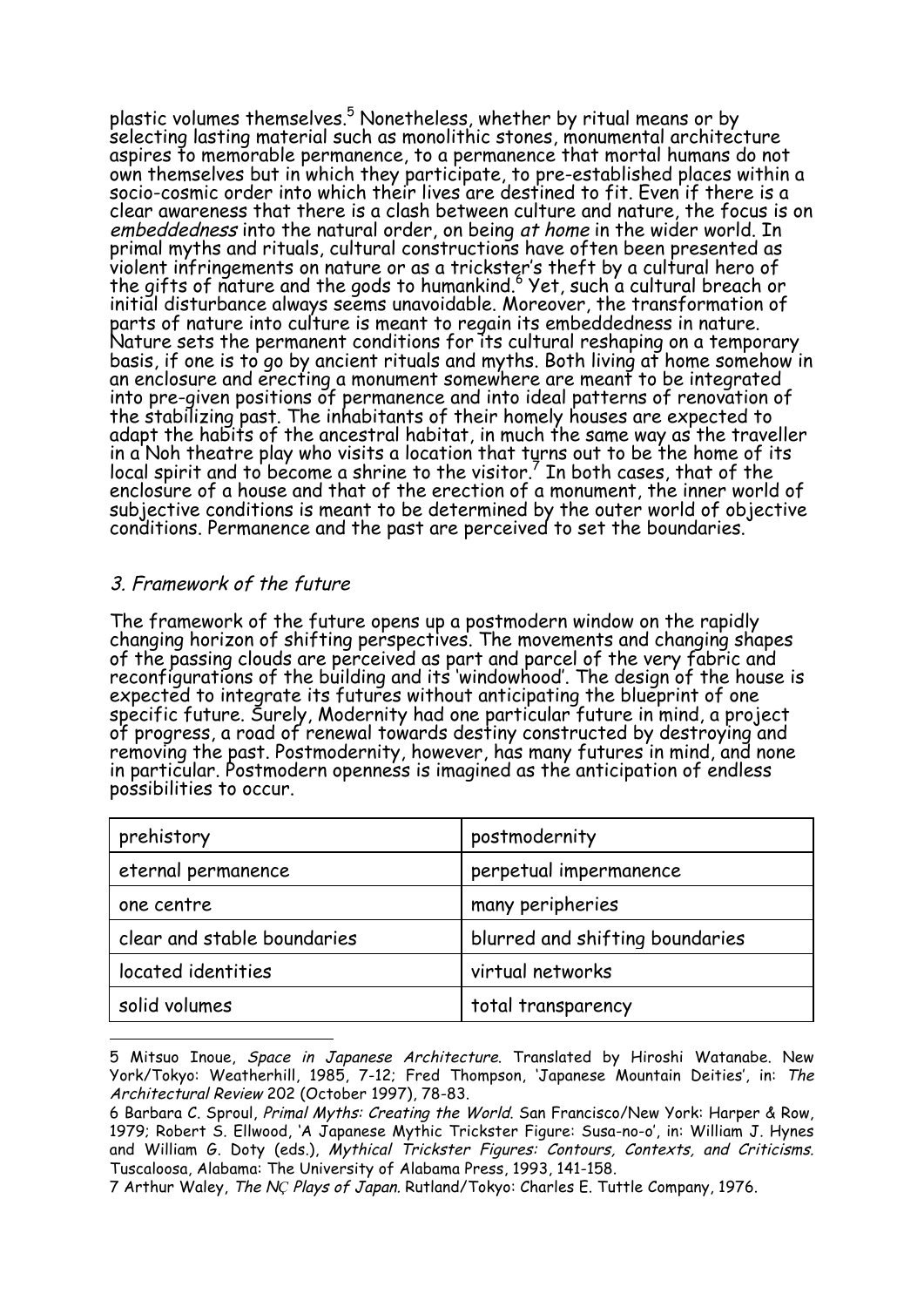| one past                                  | many futures                          |
|-------------------------------------------|---------------------------------------|
| $\,$ protective exclusion of the external | destructive inclusion of the external |
| world                                     | world                                 |

How do contemporary architects try to shift from a sense of one past to a sense of many futures, from eternal permanence to perpetual impermanence, from one centre to many peripheries?

Modernity came up with a revolutionary solution: to enlarge the window to the point of creating entire walls of glass, total transparency, to pierce and demolish<br>the boundaries between the interior and the exterior. The modern project was the boundaries between the interior and the exterior. The modern project was<br>to break down old walls, to establish eye contact with the outer world of the horizon, and to allow the outside world to enter and renew the interior.<sup>8</sup> What is it about the modern project that worries postmodern and other contemporary<br>architects? Why might they hesitate to embrace a perpetual reshaping of past and present home-building in the name of the future? First of all, of course,<br>postmodernists have many possible futures in mind, and they do not want to impose one particular blueprint of a single future. Secondly, the modern project<br>allows the outside world to enter and renew the interior to the point of destroying everything, not just the past but also the sense of boundaries<br>between the interior and the exterior, and the sense of links between places and identities. If everything is on the move and anything goes, nothing is safe anymore from destruction. And protection is exactly what 'home' is all about. If every visitor to the house were the imposing prophet of unlimited futures, no protective host would be able to only offer limited hospitality to a temporary guest. Faced with the intrusive claims of promising and threatening futures, no private sphere of intimacy would be left to allow the inhabitants to withdraw from the public sphere of constant exposure. There would be no recovery from the movements and changing shapes of the clouds.

How, then, do contemporary architects try to shift from eternal permanence to perpetual impermanence without destroying a sense of safety, intimacy, and identity? Where does 'building somewhere' turn into 'dwelling somehow'? How does the house of many possible futures turn into the home of many actual homecomings?

### 4. Framework of the present

 $\overline{a}$ 

In a digital publication in *archined* (March, 19<sup>th</sup>, 2007), entitled "(Ver)bouwen in de tijd" ["(Re)building in time"], Piet Vollaard describes and comments on the house at the Gedempte Zuiderdiep in Groningen and its building process. His succinct description and comment, in my reading of them, touch upon several strategies that try to cope with the problem of embracing perpetual impermanence and anticipation of future homecomings without destroying a sense of protection, intimacy, and identity.

One (post)modern strategy is to shift the source of stability and identity from the house and its positioning within a given order to the inhabitants and their changing needs: the inhabitants are described as "having gradually made the house an extension of themselves". The choice of words strikes me as the opposite of that used in 'the framework of the past'. The outer world of

<sup>8</sup> Jürgen Joedicke, Raum und Form in der Architektur: Über den behutsamen Umgang mit der Vergangenheit - Space and Form in Architecture: A Circumspect Approach to the Past. Stuttgart: Karl Krämer Verlag, 1985.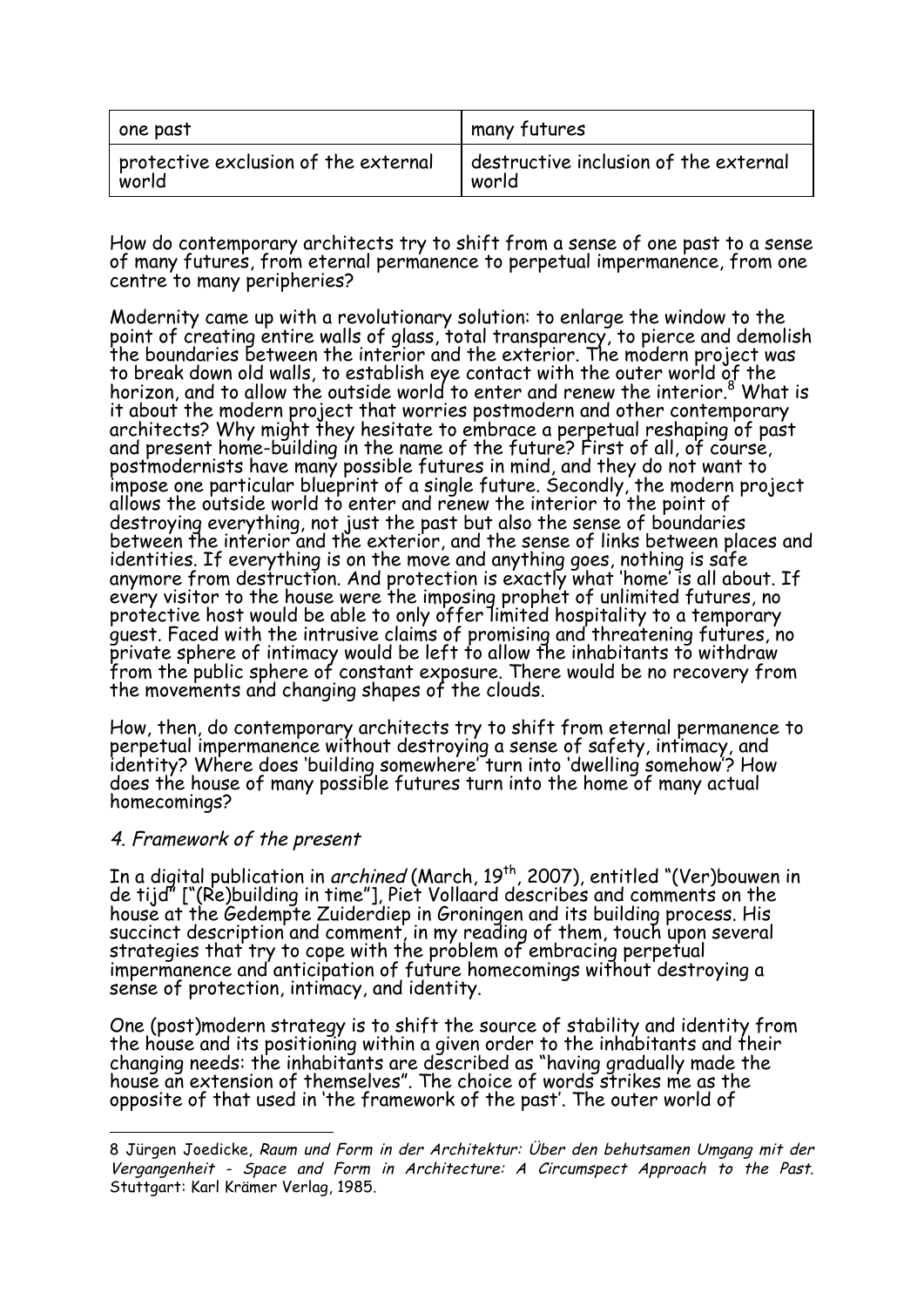objective conditions is now meant to be determined by the inner world of subjective conditions, as described in 'the framework of the future'. Perpetual impermanence and future needs are thus perceived to set the boundaries, instead of the other way round.

Postmodern architects may be fully satisfied with this strategy that celebrates personal choice and taste. But Vollaard seems apprehensive of something. Is it the fickle moodiness of the inhabitants and their constantly changing needs? He adds some crucial ingredients that may or may not be beyond Postmodernism but that are very much inherent to homeliness.

One such ingredient or strategy touched upon is the exercise of soft pressure, instead of imposing the violent order of premeditated construction. The use of force is to be eliminated from the design and building process. The tentative draft is to remain informal, a provisional arrangement, never to be turned into a final rearrangement. Every step is a move forward until decided otherwise, until proven a step too far, a step to be undone, revised. The window of possible futures is to be kept open permanently. But futures are allowed to enter only conditionally, only if their intrusive potential for destruction can be kept within limits, within the protective limits of constant feedback that elicits redrafts.

A related strategy is Vollaard's introduction of "a design and building process of trial and error that is characterized by patience and taking one's time", a strategy that does not just counter Modernity's speed and hastiness<sup>9</sup> but also Postmodernity's evanescent casualness. In fact, he reintroduces a form of permanence in time: the continuity of reflection and focus over a prolonged period of time. Impermanence is balanced with reintroducing some degree of permanence.

Thirdly, the prolonged reflection and focus bring about something else that is no longer postmodern but very homely: a sense of dedication and commitment to the place. Modern and postmodern movement, that is to say, moving out, moving away from home, comes with a loss of embeddedness and rootedness but also with a loss of commitment to this very place that used to materialize one's identity and that remains irreplaceable.<sup>10</sup> Having left, one's new house can only be imbued with some degree of homeliness if one is committed to devote time and mindful attention to it, and to identify with it over a longer period of time. Homes are not arbitrarily exchangeable and replaceable, on the contrary. It takes existential investment, slowly moving time, and ritual dedication on the part of the inhabitants and their bodily and mental presence in the house, to have the house transformed into a home with a soul, an animated place imbued with homely presence. There is no home as long as the intimacy of its inhabitants has not materialized and become the soul of the house. The inhabitants need to appropriate the house as their own. $^{11}$  It is not just the architects who have to construct and reconstruct the foundations and contours of homeliness. The inhabitants too, have to develop a constructive attitude of homeliness that attunes to and permeates the existing house.

A fourth strategy evoked is postmodern again: to emotionally consider the house an expression of the joy of creating and inhabiting a dwelling, instead of

 $\overline{a}$ 

<sup>9</sup> Lourens Minnema, 'Readiness and Timing: The Early Modern Virtues of Hamlet's Providential Christianity', in: Jerald D. Gort, Henry Jansen, Wessel Stoker (eds.), Crossroad Discourses between Christianity and Culture. Amsterdam/New York: Rodopi, 2010, 255-271. 10 Verschaffel, Van Hermes en Hestia, 73-74.

<sup>11</sup> Jacques de Visscher, 'Architectuur en zinnebeelden van het wonen', in: Jacques de Visscher, Het Symbolische Verlangen: Over onze architectonische, erotisch-seksuele en godsdienstigreligieuze zinnebeelden. Kampen: Klement / Kapellen: Pelckmans, 2002, 71-96.